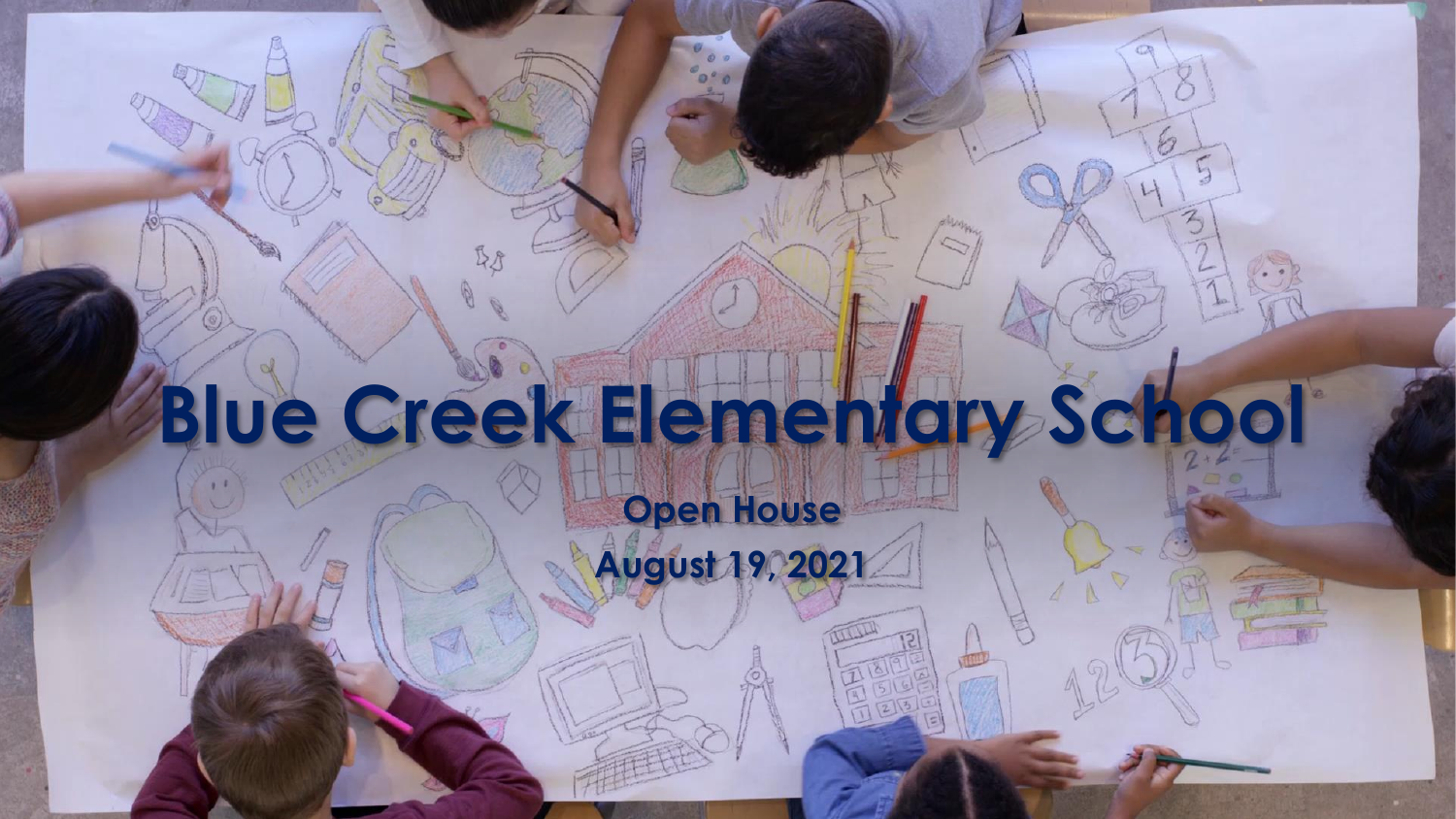# Blue Creek Elementary School is a Title I School

What is Title 1??

Title I is the largest federal educational program, founded in 1965 as the Elementary and Secondary Education Act, reauthorized in 2002 as a part of the No Child Left Behind Act of 2001, and amended as the Elementary and Secondary Education Act.

The purpose is to make sure that all children have a highquality education.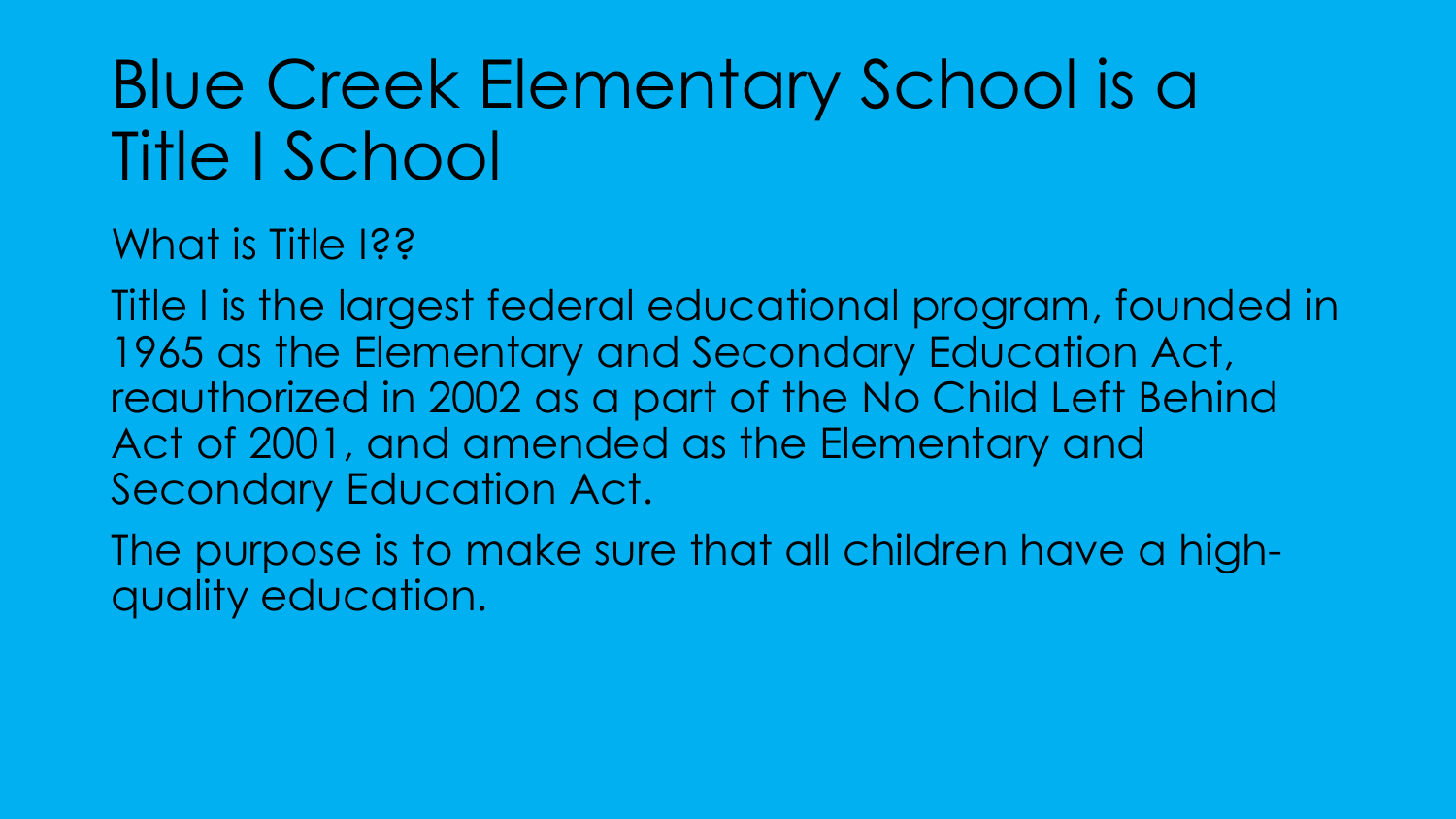## How does Title I Work??

Funds are provided to schools based on the number of students qualifying for free/reduced price lunch.

In Title I schools, teachers, administrators, other school staff, and parents work to:

- Identify students most in need of educational help
- Set goals for improvement
- Measure student progress
- Develop and utilize programs that add to regular classroom instruction
- Involve parents in all aspects of the program.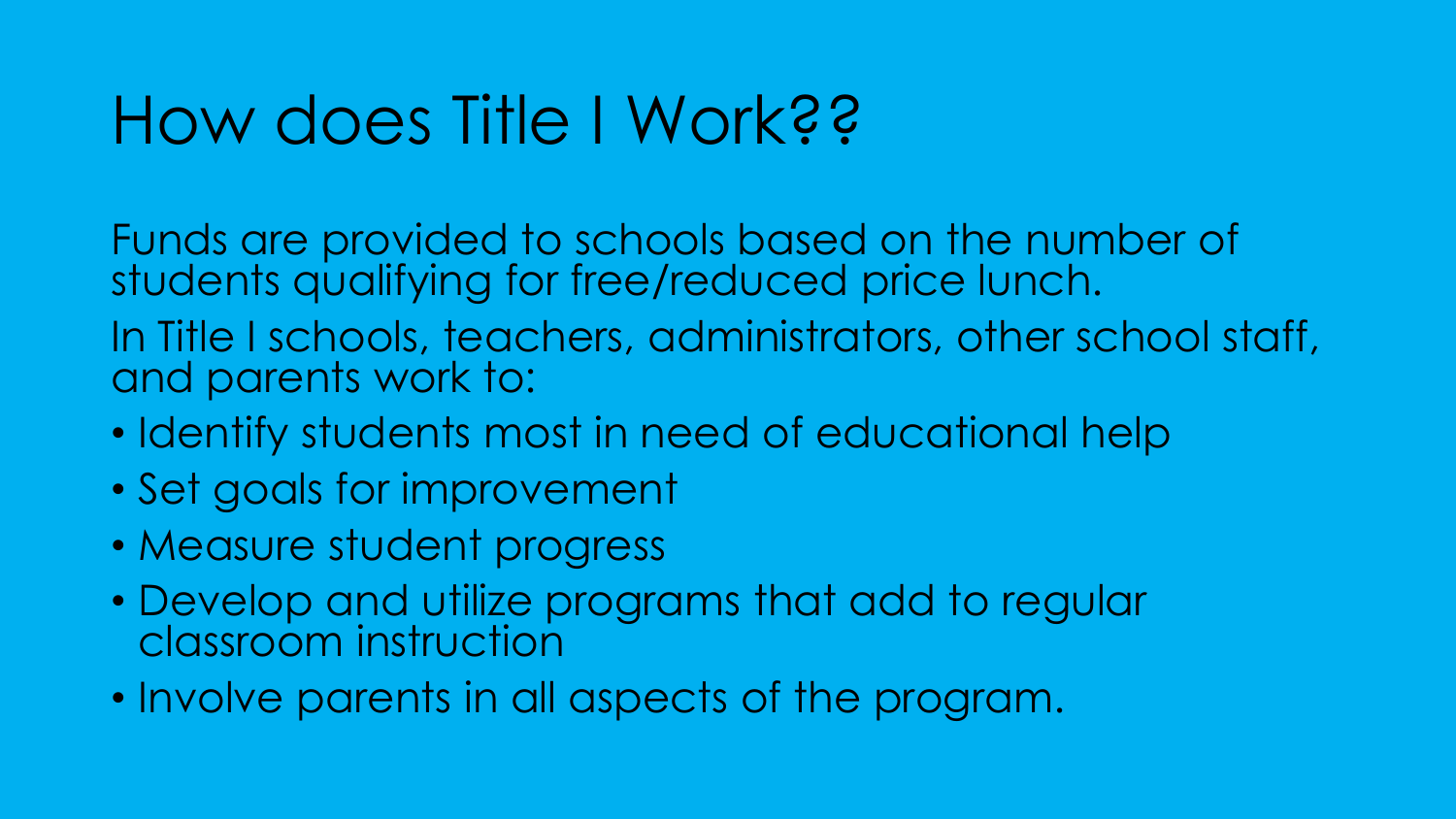# As a Title I school, we provide:

- Smaller class sizes
- Additional training for school staff
- Built in intervention times during the regular school day
- A variety of teaching methods and materials
- Parent workshops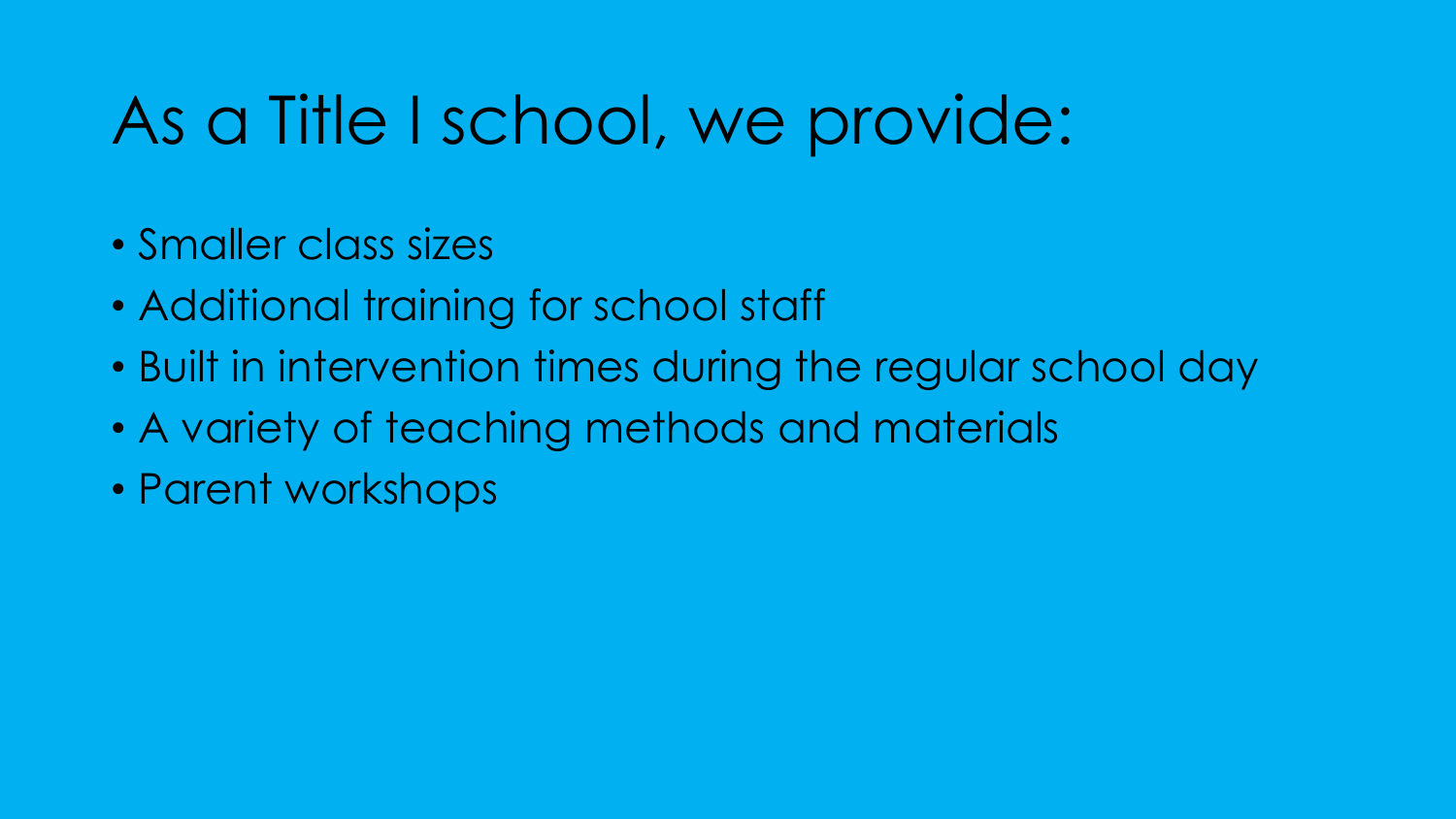## Parent Involvement

As a parent you have more influence in your child's education than any teacher or school. Your involvement can increase your child's achievement.

By taking an active role in your child's education you're showing your child "

- How important he/she is to you
- The importance of Education
- That WE are on the same team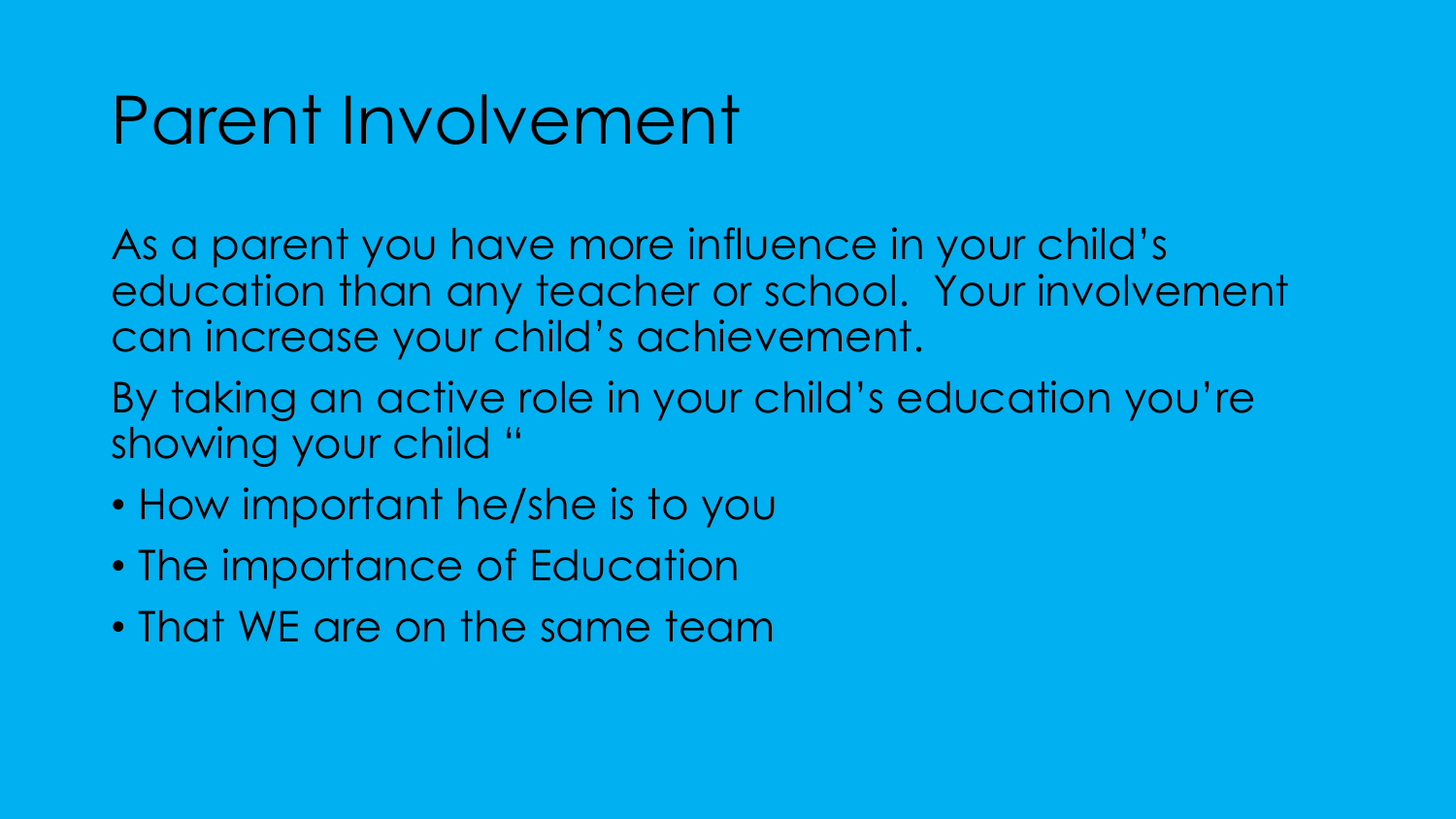# Title I facilitator

Our Title I facilitator is Julie Keeler. As the Title I facilitator her role is to:

- Assist teachers with the planning and implementation of reading and math instruction
- Push into classrooms to assist teachers with reading and math lessons
- Pull small groups during intervention time based on student needs
- Plan parent events throughout the school year

# Title I Tutors

We will have two Title I tutors this year. They will

• Pull small groups during intervention time based on student needs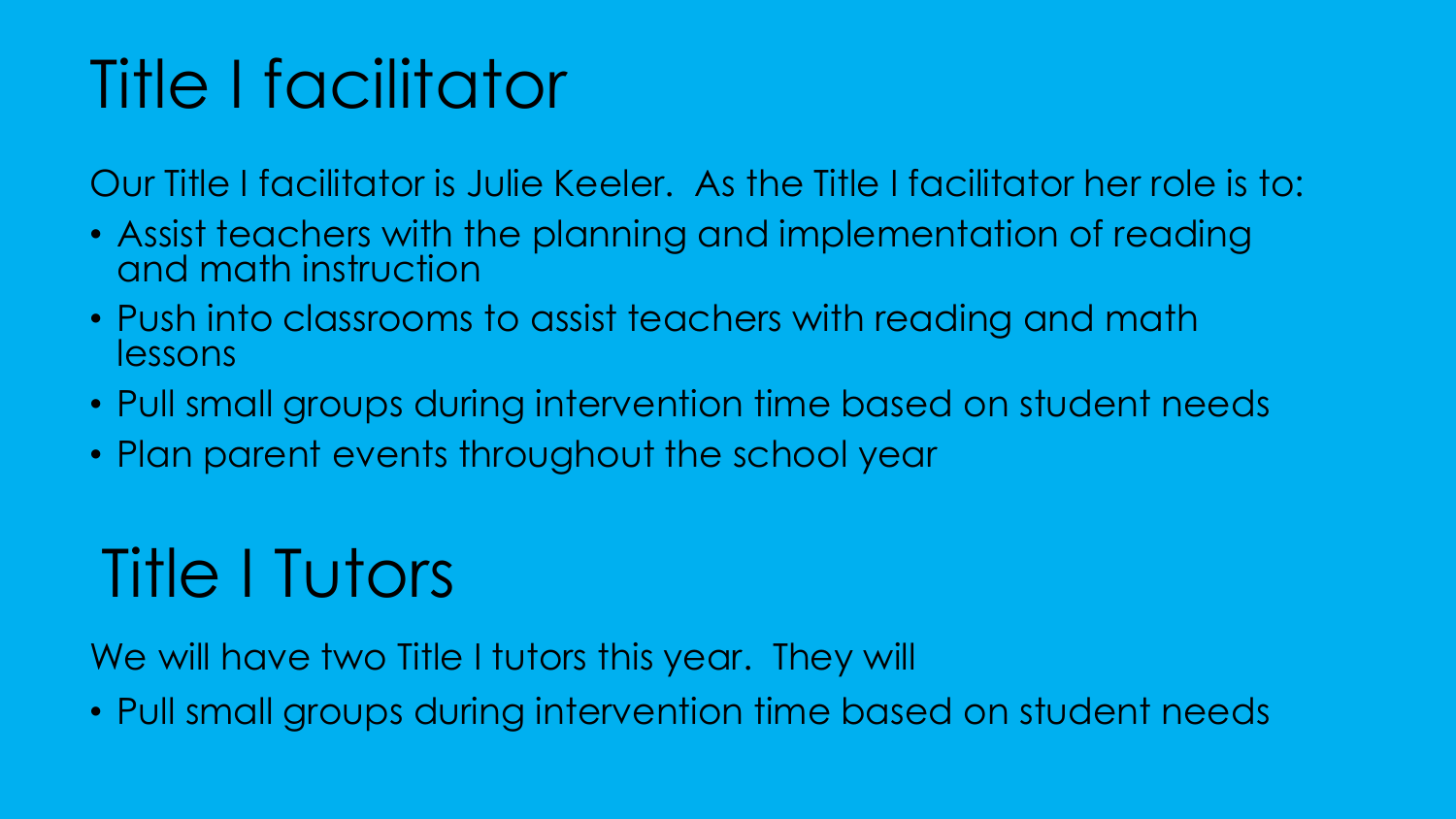### Our Student-Parent-School Compact/Partnership Agreement



We know that learning can only take place when there is a combination of effort, interest, and motivation. As we are all committed to progress in school, we are going to do our best to promote his/her achievement. This is an agreement to work in partnership and can only be fulfilled by our team effort. Together, we will ensure the successful attainment of our mutual goal.

#### As a student, I will:

- 1. Respect myself and the rights of others
- 2. Attend school regularly
- 3. Follow the school rules
- 4. Come to school with necessary materials and prepared to work
- 5. Ask for help when I do not understand
- 6. Read or be read to at least 15 minutes per day
- 7. Take notes from home to school and from school to home

Student Signature

Date

Date

### As a parent/guardian, I will:

- 1. Schedule daily study times in a quiet, well-lit location, encourage good study habits, and limit TV viewing
- 2. Reinforce the school rules and support the school staff in efforts to promote appropriate behavior
- 3. Communicate regularly with my child's teacher(s) and attend requested conferences
- 4. Monitor my child's homework
- 5. Read, sign, and return my child's progress reports and notes
- 6. Encourage my child to read by reading to him/her and/or reading to myself
- 7. Follow through with and support all recommendations of the school
- 8. Attend schoolwide meeting and student/parent/teacher activities

Parent/Guardian Signature

### As a school, we pledge to:

1. Provide motivating and interesting learning activities in the classrooms

- 2. Share expectations, goals, rules, and grading procedures to students and parents
- 3. Communicate through conferences, progress reports, and by telephone
- 4. Implement techniques and materials that work best for each child
- 5. Provide a safe and orderly learning environment / provide enrichment opportunities
- 6. Provide opportunities for schoolwide meetings and activities at various meeting times

School Representative Signature